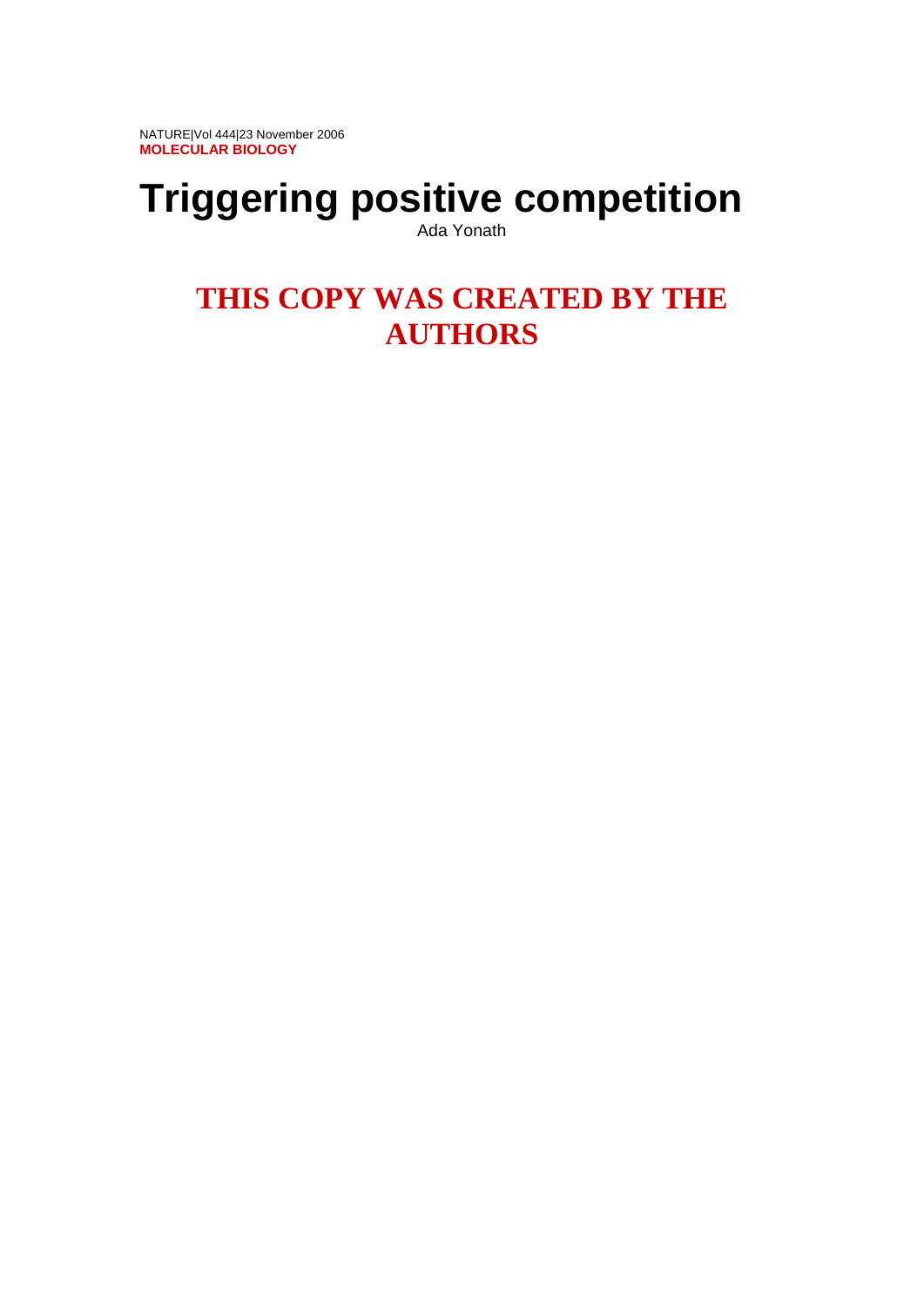has to remain longer *in vitro*. Perturbations of genomic imprinting due to the possibly longer time needed in culture are the underlying scientific concern. In imprinting, the expression of certain genes depends on whether they come from the mother or father; culture media may or may not mimic the milieu of the human reproductive tract in directing correct parental expression.

Despite these reservations, the derivation of hES cell lines from a single human blastomere using clinical PGD is realistic, and offers an attractive way out of an ethical conundrum. As Irving Weissman remarked in a previous News & Views article<sup>7</sup>, some politicians are already advocating that generating hES cells from the ICM should cease. Research would be redirected towards blastomere-derived or 'inhibited' embryonic lines (Box 1) — if indeed stem cells of embryonic origin are not abandoned altogether in favour of cell lines solely of adult origin, should that more demanding approach prove feasible. Yet efficacy of the alternatives to ICM-derived lines remains unclear. The reality is that ICM-derived hES cell lines exist, and in increasing number. The same cannot be said about the alternatives: research with ICM-derived hES cells should not be held in abeyance.

In the long term, will the method of deriving hES cells matter? Perhaps not. If we achieve a successful example of human stem-cell therapy

### **Box 1** | **Other prospects for producing stem cells**

● 'Inhibited' cell lines. This was suggested by work<sup>9</sup> in which a gene inhibiting expression of another gene, *cdx2*, was inserted into an embryonic donor cell; *cdx2* is required for establishing the trophectoderm necessary for placental formation. After pluripotent stem cells developed, the inhibiting gene was removed. This allowed differentiation into a stem-cell line, but too late for potential implantation. The approach should mollify those fearful of reproductive cloning, but it does not address the fundamental concern over disturbing the inner cell mass.

● **Stem cells from adults.** Although this would be ideal, efficacy remains highly speculative.

● **Targeted, patient-specific hES cells.** This process is even more challenging, and requires a process called somatic cell nuclear transfer. The nucleus of an immature egg, an oocyte, is removed and in its place is inserted a nucleus of an adult cell from the patient in question. The ES cell line generated will thus have the patient's genotype, and immunological incompatibility should not be a problem.

As discussed in the main text, however, the derivation of hES cells from the inner cell mass (Fig. 1c) remains the most successful route. **J.L.S.**

with ICM-derived cells, the controversy over the provenance of the cells is likely to dissipate in large part. After all, opprobrium was initially heaped on advocates of prenatal genetic diagnosis in the 1960s, of *in vitro* fertilization in the 1970s, and of PGD in the 1990s. Each success was followed by widespread acceptance of these procedures<sup>8</sup>. Time and public opinion move on.

Joe Leigh Simpson is in the Departments of Obstetrics and Gynecology, and Molecular and Human Genetics, Baylor College of Medicine, One Baylor Plaza, Houston, Texas 77030, USA.

#### e-mail: jsimpson@bcm.tmc.edu

- 1. Klimanskaya, I., Chung, Y., Becker, S., Lu, S.-J. & Lanza, R. *Nature* **444,** 481–485 (2006).
- 2. Klimanskaya, I., Chung, Y., Becker, S., Lu, S.-J. & Lanza, R. *Nature* doi: 10.1038/nature05142 (2006).
- 3. Chung, Y. *et al.Nature* **439,** 216–219 (2006). 4. Verlinsky, Y. & Kuliev, A. *Practical Preimplantation Genetic*
- *Diagnosis* (Springer, New York, 2005).
- 5. Munné, S. *et al. Reprod. BioMed. Online* **7,** 91–97 (2003).
- 6. Gianaroli, L. *et al. Reprod. BioMed. Online* **10,** 633–640  $(2005)$
- 7. Weissman, I. L. *Nature* **439,** 145–146 (2006).
- 8. Simpson, J. L. *Reprod. Biomed. Online* www.rbmonline.com/ Article/2466 (2006).
- 9. Meissner, A. & Jaenisch, R. *Nature* **439,** 212–215 (2006).

## **MOLECULAR BIOLOGY Triggering positive competition**

### Ada Yonath

**In most bacteria, a molecule known as trigger factor prevents misfolding of newly made proteins emerging from their ribosome factory. The dynamic action of this molecule has been followed using fluorescence spectroscopy.**

Proteins have specific structures designed for their tasks, the fold of each protein being dictated by its amino-acid sequence. Within the cell, protein folding occurs as the protein is being made by a multi-subunit complex called the ribosome. Before the protein is long enough to acquire its final fold, one end of it emerges from the protective exit tunnel of the ribosome into the crowded cellular environment. To promote efficient folding under these unfavourable conditions, all cells contain molecular 'chaperone' proteins. The various effects exerted by these chaperones are only partly understood, but some of them have the task of preventing the aggregation and misfolding of the emerging proteins<sup>1</sup>, mostly by transiently masking 'sticky' hydrophobic surfaces. These sticky patches will generally become buried inside the mature protein, but may be exposed on the elongating polypeptide chains.

In eubacteria, this task is performed by a ribosome-binding chaperone called trigger

factor — eubacteria being the largest group of bacterial species, and the only subgroup that contains trigger factor. On page 455 of this issue, Kaiser *et al.*<sup>2</sup> describe how they have watched trigger factor at work, providing insight into its protective mechanism (Fig. 1, overleaf).

Hints of how trigger factor might operate have come from static binding experiments and crystal structures<sup>3-5</sup>. By contrast, Kaiser et al. used an ingenious fluorescence spectroscopy technique to follow trigger factor dynamically as it interacted with the ribosome and a nascent polypeptide. Consistent with the crystal structures of physiologically meaningful complexes4,5, they found that when trigger factor binds to the ribosome it undergoes conformational rearrangements and acquires an 'open' activated form that can adhere to hydrophobic patches on the polypeptide. Furthermore, in cases when many hydrophobic segments are exposed, the activated trigger-factor molecule may remain associated with the elongating

nascent chain even after the polypeptide has left the ribosome, permitting another molecule of trigger factor to dock on the ribosome. So, until it reaches the next chaperone, the emerging protein may be protected by one or more trigger-factor molecules, with the segments between them probably being protected from degradation because they are partially folded or because of steric hindrance.

This dynamic view is consistent with the fact that all cells contain a significant excess of trigger factor over the number of ribosomes, even though in the cytosol trigger factor binds to almost all active ribosomes at a 1:1 ratio<sup>6</sup>. This means that there is a continuous supply of trigger factor to protect a nascent chain. In the cytosol, unbound trigger-factor molecules exist mainly in pairs; however, they bind to the ribosome singly, contrary to a previous suggestion<sup>7</sup>. The equilibrium between pairs and single molecules might be used to control the amount of readily available trigger-factor molecules for